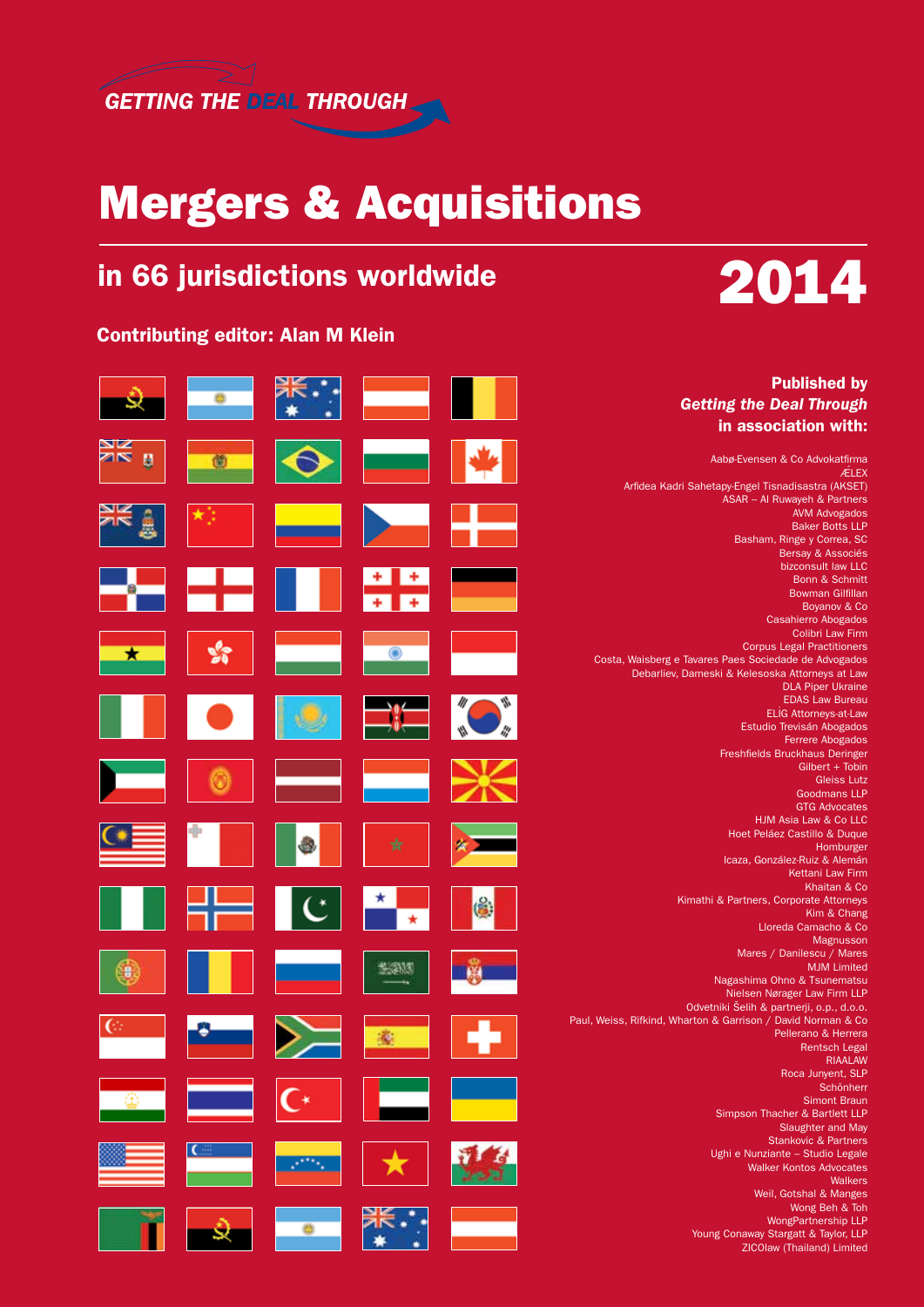#### Mergers & Acquisitions 2014

#### Contributing editor: Alan M Klein Simpson Thacher & Bartlett LLP

*Getting the Deal Through* is delighted to publish the fully revised and updated fifteenth edition of *Mergers & Acquisitions*, a volume in our series of annual reports, which provide international analysis in key areas of law and policy for corporate counsel, cross-border legal practitioners and business people.

Mergers & Acquisitions 2014 examines the law and regulation of business combinations and addresses the most important issues for international deals.

Following the format adopted throughout the series, the same key questions are answered by leading practitioners in each of the 66 jurisdictions featured. New jurisdictions this year include Angola, Mozambique, Panama, Portugal and Spain. Global and EU overviews are also provided.

Many legal disciplines come into play in large M&A deals. In particular, advisers must take account of competition regulation. This volume contains an appendix covering merger control rules across the world. For a more detailed analysis please refer to another volume of the *Getting the Deal Through* series: *Merger Control*.

Every effort has been made to ensure that matters of concern to readers are covered. However, specific legal advice should always be sought from experienced local advisers. *Getting the Deal Through* publications are updated annually in print. Please ensure you are referring to the latest print edition or to the online version at www. GettingtheDealThrough.com.

*Getting the Deal Through* gratefully acknowledges the efforts of all the contributors to this volume, who were chosen for their recognised expertise in this field. We would like to thank Casey Cogut of Simpson Thacher & Bartlett LLP for his stewardship of the title over the last fifteen years. We would especially like to thank and acknowledge Alan M Klein as contributing editor of this and future editions.

#### Getting the Deal Through

London May 2014

Publisher Gideon Roberton

gideon.roberton@lbresearch.com

Subscriptions Rachel Nurse subscriptions@gettingthedealthrough.com

Business development managers George Ingledew

george.ingledew@lbresearch.com

Alan Lee alan.lee@lbresearch.com

Dan White dan.white@lbresearch.com Alan M Klein Simpson Thacher & Bartlett LLP EU Overview 7 Richard Thexton and Rós Ní Dhubháin Freshfields Bruckhaus Deringer LLP Angola 10 António Vicente Marques AVM Advogados

Global Overview 5

Argentina 15

Pablo Trevisán, Laura Bierzychudek and Walter Beveraggi Estudio Trevisán Abogados

Australia 22

Neil Pathak, David Clee and Peter Feros Gilbert + Tobin

Austria 30 Christian Herbst Schönherr

#### Belgium 37

Sandrine Hirsch and Vanessa Marquette Simont Braun

Bermuda 44 Peter Martin and Andrew Martin MIM Limited

#### Bolivia 50

Carlos Pinto-Meyer and Cristian Bustos Ferrere Abogados

#### Brazil 54

Vamilson José Costa, Ivo Waisberg, Antonio Tavares Paes, Jr, Gilberto Gornati and Stefan Lourenço de Lima Costa, Waisberg e Tavares Paes Sociedade de Advogados



Published by Law Business Research Ltd 87 Lancaster Road London, W11 1QQ, UK Tel: +44 20 7908 1188 Fax: +44 20 7229 6910 © Law Business Research Ltd 2014 No photocopying: copyright licences do not apply. First published 1999 Fifteenth edition ISSN 1471-1230

| Bulgaria                                                    | 60         |
|-------------------------------------------------------------|------------|
| Yordan Naydenov, Angel Angelov and                          |            |
| Nevena Dzhurova                                             |            |
| Boyanov & Co                                                |            |
| Canada                                                      | 68         |
| <b>Neill May and Rob Kallio</b>                             |            |
| Goodmans LLP                                                |            |
| Foreign Investment Review in Canada                         | 75         |
| Richard Annan, Calvin S Goldman QC and                      |            |
| <b>Joel Schachter</b>                                       |            |
| Goodmans LLP                                                |            |
| Cayman Islands                                              | 79         |
| <b>Rob Jackson and Ramesh Maharaj</b>                       |            |
| Walkers                                                     |            |
|                                                             |            |
| China                                                       | 84         |
| <b>Caroline Berube and Ralf Ho</b><br>HJM Asia Law & Co LLC |            |
|                                                             |            |
| Colombia                                                    | 89         |
| Enrique Álvarez, Santiago Gutiérrez and                     |            |
| <b>Tomás Calderón-Mejía</b>                                 |            |
| Lloreda Camacho & Co                                        |            |
| <b>Czech Republic</b>                                       | 98         |
| <b>Rudolf Rentsch and Petra Trojanová</b>                   |            |
| Rentsch Legal                                               |            |
| Denmark                                                     | 105        |
|                                                             |            |
|                                                             |            |
| Thomas Weisbjerg, Jakob Mosegaard                           |            |
| <b>Larsen and Martin Rudbæk Nielsen</b>                     |            |
| Nielsen Nørager Law Firm LLP                                |            |
| Dominican Republic                                          |            |
| Marielle Garrigó and Mariángela Pellerano                   |            |
| Pellerano & Herrera                                         |            |
|                                                             |            |
| England & Wales                                             | 111<br>114 |
| <b>Michael Corbett</b><br>Slaughter and May                 |            |

The information provided in this publication is general and may not apply in a specific situation. Legal advice should always be sought before taking any legal action based on the information provided. This information is not intended to create, nor does receipt of it constitute, a lawyer– client relationship. The publishers and authors accept no responsibility for any acts or omissions contained herein. Although the information provided is accurate as of May 2014, be advised that this is a developing area.

Printed and distributed by Encompass Print Solutions Tel: 0844 2480 112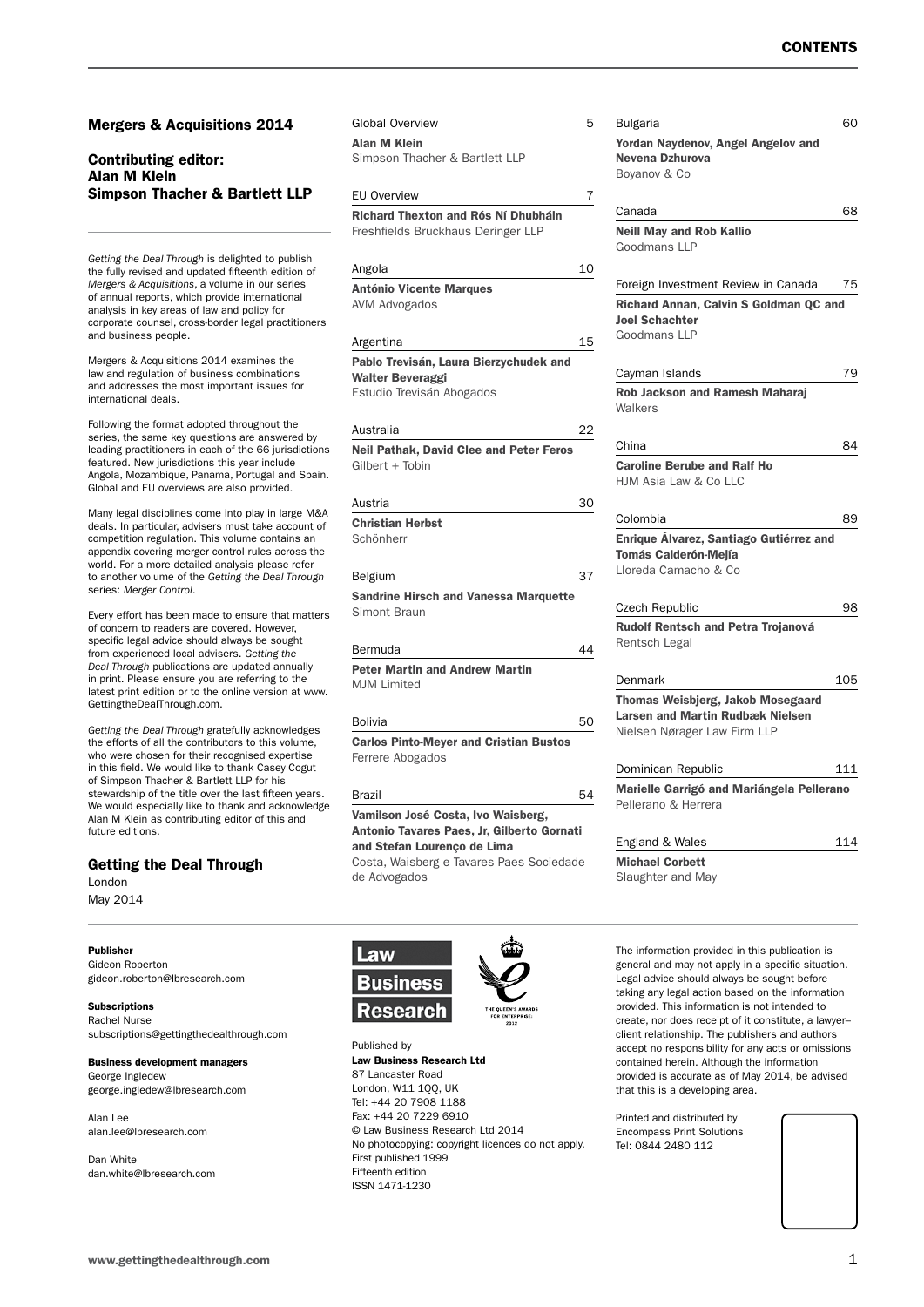### **CONTENTS**

| France                                                                                                                                 | 124 |
|----------------------------------------------------------------------------------------------------------------------------------------|-----|
| Sandrine de Sousa and Yves Ardaillou<br>Bersay & Associés                                                                              |     |
| Georgia                                                                                                                                | 130 |
| <b>Revaz Javelidze and Eka Siradze</b><br>Colibri Law Firm                                                                             |     |
| Germany                                                                                                                                | 135 |
| <b>Gerhard Wegen and Christian Cascante</b><br>Gleiss Lutz                                                                             |     |
| Ghana                                                                                                                                  | 143 |
| Kimathi Kuenyehia, Sr, Kafui Baeta, Valery<br><b>Atuwo and Atsu Agbemabiase</b><br>Kimathi & Partners, Corporate Attorneys             |     |
| Hong Kong                                                                                                                              | 149 |
| John E Lange and David M Norman<br>Paul, Weiss, Rifkind, Wharton & Garrison /<br>David Norman & Co                                     |     |
| Hungary                                                                                                                                | 155 |
| David Dederick, Pál Szabó and Eszter<br><b>Katona</b>                                                                                  |     |
| Weil, Gotshal & Manges                                                                                                                 |     |
| India                                                                                                                                  | 161 |
| Rabindra Jhunjhunwala and Bharat Anand                                                                                                 |     |
| Khaitan & Co                                                                                                                           |     |
| Indonesia                                                                                                                              | 170 |
| <b>Mohamad Kadri, Johannes C Sahetapy-</b><br><b>Engel and Almira Moronne</b><br>Arfidea Kadri Sahetapy-Engel Tisnadisastra<br>(AKSET) |     |
| Italy                                                                                                                                  | 176 |
| <b>Fiorella Federica Alvino</b>                                                                                                        |     |
| Ughi e Nunziante - Studio Legale                                                                                                       |     |
| Japan                                                                                                                                  | 182 |
| Ryuji Sakai, Kayo Takigawa and Yushi<br>Hegawa<br>Nagashima Ohno & Tsunematsu                                                          |     |
| Kazakhstan                                                                                                                             | 188 |
| <b>Azim Usmanov and Otabek Suleimanov</b><br>Colibri Law Firm                                                                          |     |
| Kenya                                                                                                                                  | 193 |
| Michael Kontos, David Wayumba and<br><b>Fahreen Alibhai Bid</b><br><b>Walker Kontos Advocates</b>                                      |     |
| Korea                                                                                                                                  | 199 |
| Gene-Oh (Gene) Kim and Joon B Kim<br>Kim & Chang                                                                                       |     |
| Krygyzstan                                                                                                                             | 204 |
| Zhanyl Abdrakhmanova<br>Colibri Law Firm                                                                                               |     |

| Kuwait                                      | 208 |
|---------------------------------------------|-----|
| <b>Ibrahim Sattout and John Cunha</b>       |     |
| ASAR - Al Ruwayeh & Partners                |     |
|                                             |     |
| Latvia                                      | 213 |
| <b>Gints Vilgerts and Vairis Dmitrijevs</b> |     |
| Magnusson                                   |     |
|                                             |     |
| Luxembourg                                  | 218 |
| Alex Schmitt, Chantal Keereman and          |     |
| <b>Philipp Mössner</b>                      |     |
| Bonn & Schmitt                              |     |
|                                             |     |
| Macedonia                                   | 223 |
| Emilija Kelesoska Sholjakovska and Elena    |     |
| Miceva                                      |     |
| Debarliev, Dameski & Kelesoska Attorneys    |     |
| at Law                                      |     |
|                                             |     |
| Malaysia                                    | 229 |
| <b>Wong Tat Chung</b>                       |     |
| Wong Beh & Toh                              |     |
|                                             |     |
| Malta                                       | 235 |
| <b>Ian Gauci and Karl Sammut</b>            |     |
| <b>GTG Advocates</b>                        |     |
|                                             |     |
| Mexico                                      | 241 |
| Daniel Del Río and Jesús Colunga            |     |
| Basham, Ringe y Correa, SC                  |     |
|                                             |     |
| Morocco                                     | 247 |
| Nadia Kettani                               |     |
| Kettani Law Firm                            |     |
|                                             |     |
| Mozambique                                  | 253 |
| <b>Hélder Paulo Frechaut</b>                |     |
| AVM Advogados                               |     |
|                                             |     |
| Nigeria                                     | 258 |
| Theophilus Emuwa and Chinyerugo Ugoji       |     |
| ÆLEX                                        |     |
|                                             |     |
| Norway                                      | 264 |
| <b>Ole Kristian Aabø-Evensen</b>            |     |
| Aabø-Evensen & Co Advokatfirma              |     |
|                                             |     |
| Pakistan                                    | 275 |
| <b>Bilal Shaukat and Shahbakht Pirzada</b>  |     |
| RIAALAW                                     |     |
|                                             |     |
| Panama                                      | 281 |
| Luis Chalhoub M and Jordana Fasano          |     |
| Icaza, González-Ruiz & Alemán               |     |
|                                             |     |
| Peru                                        | 285 |
|                                             |     |
| <b>Percy Castle and Carlos Carrasco</b>     |     |
| Casahierro Abogados                         |     |
|                                             |     |
| Portugal                                    | 291 |
| <b>António Vicente Marques</b>              |     |
| AVM Advogados                               |     |

| Romania                                                                                                         | 297 |
|-----------------------------------------------------------------------------------------------------------------|-----|
| <b>Simona Mares and Lucian Danilescu</b><br>Mares / Danilescu / Mares                                           |     |
| Russia                                                                                                          | 304 |
| Igor Akimov, Ilya Lifshits and Alim<br><b>Oshnokov</b><br><b>EDAS Law Bureau</b>                                |     |
| Saudi Arabia                                                                                                    | 309 |
| <b>O Ali Anekwe and Babul Parikh</b><br><b>Baker Botts LLP</b>                                                  |     |
| Serbia                                                                                                          | 316 |
| Nenad Stankovic, Dusan Vukadin and Sara<br><b>Pendjer</b><br><b>Stankovic &amp; Partners</b>                    |     |
| Singapore                                                                                                       | 323 |
| Ng Wai King and Mark Choy<br><b>WongPartnership LLP</b>                                                         |     |
| Slovenia                                                                                                        | 331 |
| Nataša Pipan Nahtigal and Jera Majzelj<br>Odvetniki Šelih & partnerji, o.p., d.o.o.                             |     |
| South Africa                                                                                                    | 338 |
| <b>Ezra Davids and David Yuill</b><br>Bowman Gilfillan                                                          |     |
| Spain                                                                                                           | 344 |
| Isidro del Saz, Gonzalo Navarro and María<br>Grañén<br>Roca Junyent, SLP                                        |     |
| Switzerland                                                                                                     | 351 |
| <b>Claude Lambert, Dieter Gericke, Reto</b><br><b>Heuberger and Gerald Brei</b><br>Homburger                    |     |
| Tajikistan                                                                                                      | 360 |
| Denis Bagrov and Khujanazar Aslamshoev<br>Colibri Law Firm                                                      |     |
| Thailand                                                                                                        | 364 |
| <b>Ruengrit Pooprasert, Archaree</b><br><b>Suppakrucha and Anaknong Chaiyasri</b><br>ZICOlaw (Thailand) Limited |     |
| Turkey                                                                                                          | 369 |
| Tunç Lokmanhekim and Elif Çağla Yazdıç<br><b>ELIG Attorneys-at-Law</b>                                          |     |
| Ukraine                                                                                                         | 378 |
| <b>Galyna Zagorodniuk and Dmytro Tkachenko</b><br><b>DLA Piper Ukraine</b>                                      |     |
| <b>United Arab Emirates</b>                                                                                     | 383 |
| <b>Michael Hilton and Mohammad Tbaishat</b><br>Freshfields Bruckhaus Deringer                                   |     |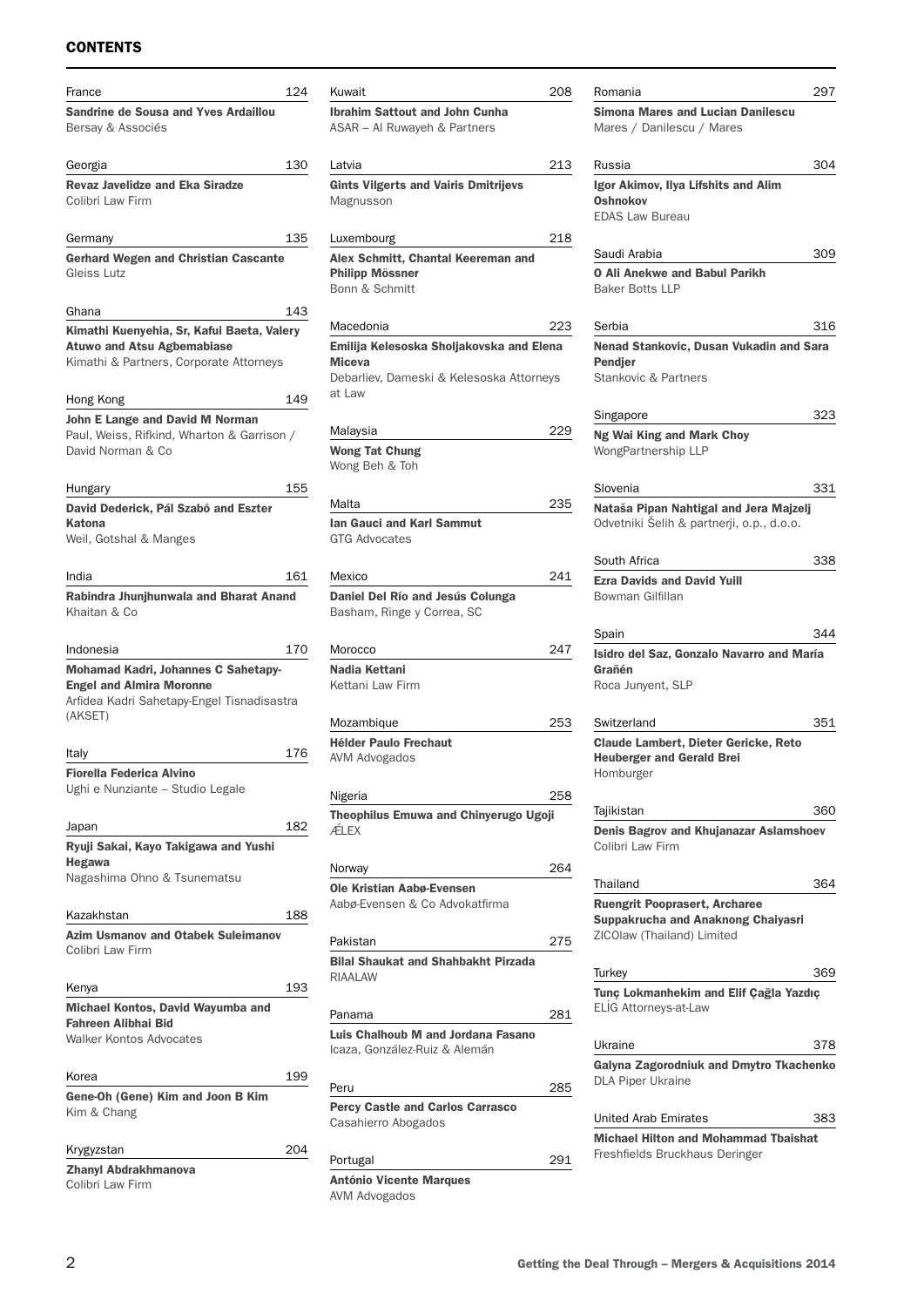| <b>United States</b>                                                              | 390 | Venezuela                                                                                      | 406 | Zambia                                                              | 416 |
|-----------------------------------------------------------------------------------|-----|------------------------------------------------------------------------------------------------|-----|---------------------------------------------------------------------|-----|
| Alan M Klein<br>Simpson Thacher & Bartlett LLP                                    |     | <b>Jorge Acedo</b><br>Hoet Peláez Castillo & Duque                                             |     | <b>Sharon Sakuwaha</b><br><b>Corpus Legal Practitioners</b>         |     |
| United States, Delaware                                                           | 395 | Vietnam                                                                                        | 410 | Appendix: International Merger Control                              | 422 |
| <b>Rolin P Bissell and Elena C Norman</b><br>Young Conaway Stargatt & Taylor, LLP |     | Tuan Nguyen, Phong Le, Hanh Bich, Huyen<br>Nguyen, Hai Ha and Thuy Huynh<br>bizconsult law LLC |     | David E Vann, Jr and Ellen L Frye<br>Simpson Thacher & Bartlett LLP |     |
| Uzbekistan                                                                        | 401 |                                                                                                |     |                                                                     |     |

Artem Klimenko and Ravshan Rakhmanov Colibri Law Firm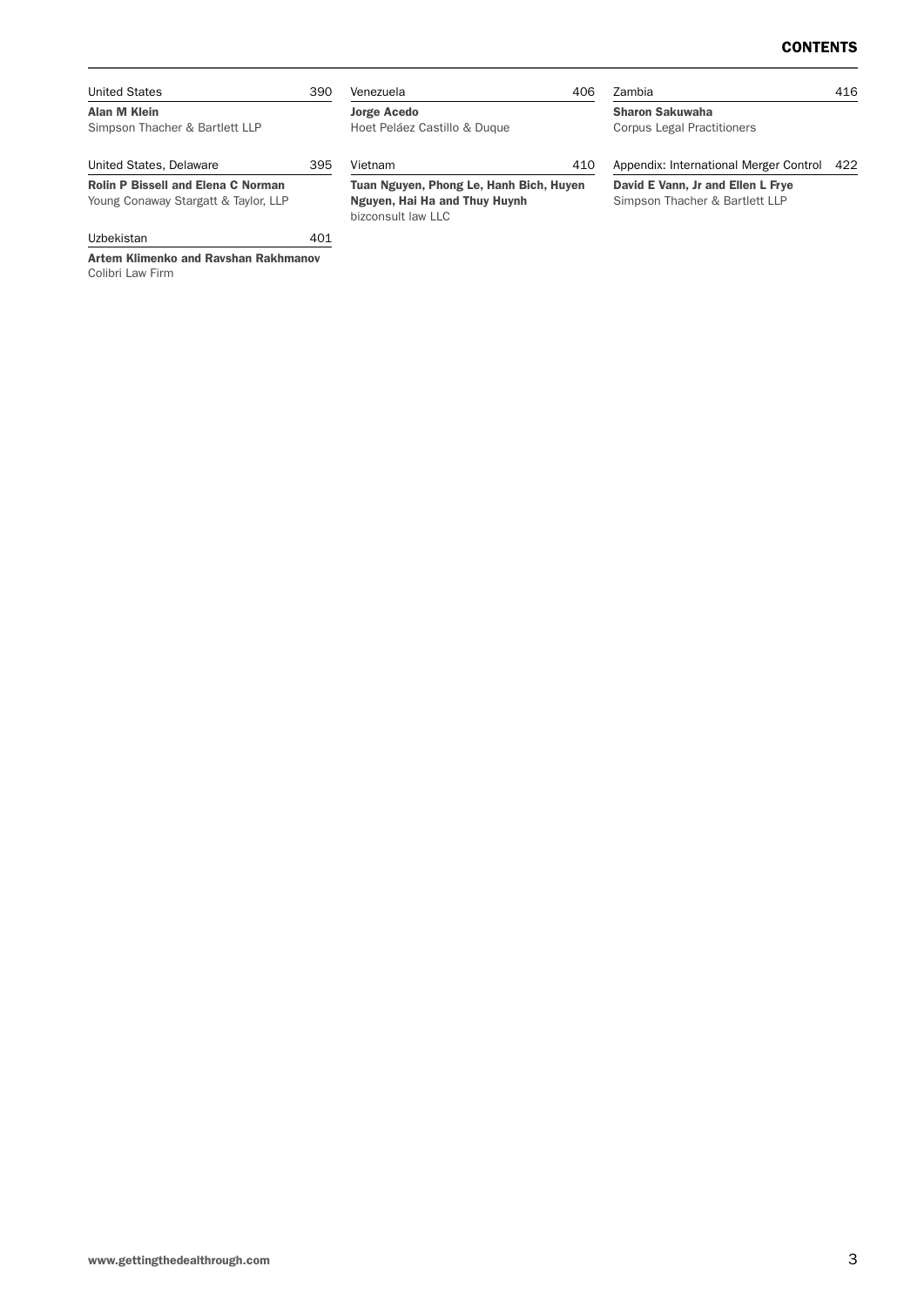# Bermuda

#### Peter Martin and Andrew Martin

MIM Limited

#### 1 Types of transaction

How may businesses combine?

The principal methods of business combination are:

- public tender/exchange offer for shares in a target company;
- statutory merger under section 104 of the Companies Act 1981;
- statutory merger under section 104A of the Companies Act 1981;
- scheme of arrangement under section 99 of the Companies Act 1981;
- private purchase of the shares in a target company; and
- private purchase of a target company's underlying business.

The Companies Amendment (No. 2) Act 2011 (2011 Act) made a number of important changes to the general law. The introduction of the concept of a statutory 'merger' is of particular significance because it enables the parties to choose a transaction form that results in a 'survivor company'. There may also be cross-border mergers; for example, a foreign corporation may merge into a Bermuda company, with the Bermuda company having the status in Bermuda law of the survivor company. 'Intra-group' statutory mergers are also possible, and two wholly-owned subsidiaries of the same holding company may now merge with one another with the result that one of them will be the survivor company.

The statutorily prescribed procedures for mergers and mergers are essentially identical. In the interests of economy, the expression 'merger' will be used hereafter in preference to the expression 'amalgamation', and references to mergers should be read as applying to both mergers and amalgamations, except where otherwise indicated.

Business combinations are typically structured as 'triangular' or 'three-cornered' transactions whereby the acquirer establishes a subsidiary company in Bermuda to combine with the target company The merger consideration for each of the above methods of transaction may take the form of cash, securities or a combination of both.

A merger has a number of significant advantages over business combinations effected by way of tender or exchange offers and schemes of arrangement. Unlike a tender or exchange offer, an acquirer is assured obtaining 100 per cent ownership of a target company where a merger has been approved by the requisite majority of the target company's shareholders. Further, unlike a scheme of arrangement, the Bermuda Supreme Court (the Court) does not need to approve a merger.

#### 2 Statutes and regulations

What are the main laws and regulations governing business combinations?

Part VII of the Companies Act 1981 (Arrangements, Reconstructions, Amalgamations and Mergers) provides for schemes of arrangement, the purchase of company shares, amalgamations and mergers.

The principal regulatory body in Bermuda is the Bermuda Monetary Authority (BMA). The BMA has supervisory jurisdiction over the Bermuda Stock Exchange (BSX), and regulatory jurisdiction over banking, insurance and other financial services in Bermuda. The BMA does not have a general supervisory jurisdiction over the conduct of business combinations.

Specific permission is required from the BMA pursuant to the provisions of the Exchange Control Act 1972 for the issue and transfer of securities by Bermuda companies, other than in cases where the BMA has granted a general permission. On 1 June 2005, the BMA granted a general permission for the issue and subsequent transfer of any equity securities of a Bermuda company listed on an 'appointed stock exchange' (as defined in the Companies Act 1981) from or to a non-resident of Bermuda, for so long as any equity securities of such company remain so listed. The BSX is an appointed stock exchange.

The BMA does not regulate the conduct of business combinations of companies listed on the BSX. There is no equivalent to the City Code on Takeovers and Mergers or the Takeover Panel. The BSX Listing Regulations (BSXRs) impose a number of obligations on listed companies involved in business combinations (see question 5). The BSXRs are not intended to be exhaustive and specifically provide that the BSX may impose additional requirements, or conversely may waive compliance with the BSXRs, to suit the circumstances of a particular case.

#### 3 Governing law

What law typically governs the transaction agreements?

Where the business combination is a transaction involving two companies operating in Bermuda's domestic economy, the transaction documents will be governed by Bermuda law. In a transaction involving international companies, the choice of governing law will be dictated by the factual circumstances and the preferences of the international parties. In a merger transaction, the support agreement or agreement and plan of merger will typically be governed by foreign law (New York or English law is often used), but the merger agreement itself will be governed by Bermuda law.

#### 4 Filings and fees

Which government or stock exchange filings are necessary in connection with a business combination? Are there stamp taxes or other government fees in connection with completing a business combination?

Generally, there will be no fees payable to the Bermuda government or regulatory authorities in respect to any form of business combination. Where a Bermuda company proposes to issue shares in connection with a business combination, it is required to file a copy of any related prospectus or offering document with the Bermuda Registrar of Companies (ROC) along with an attorney's certificate and a BDA\$80 filing fee.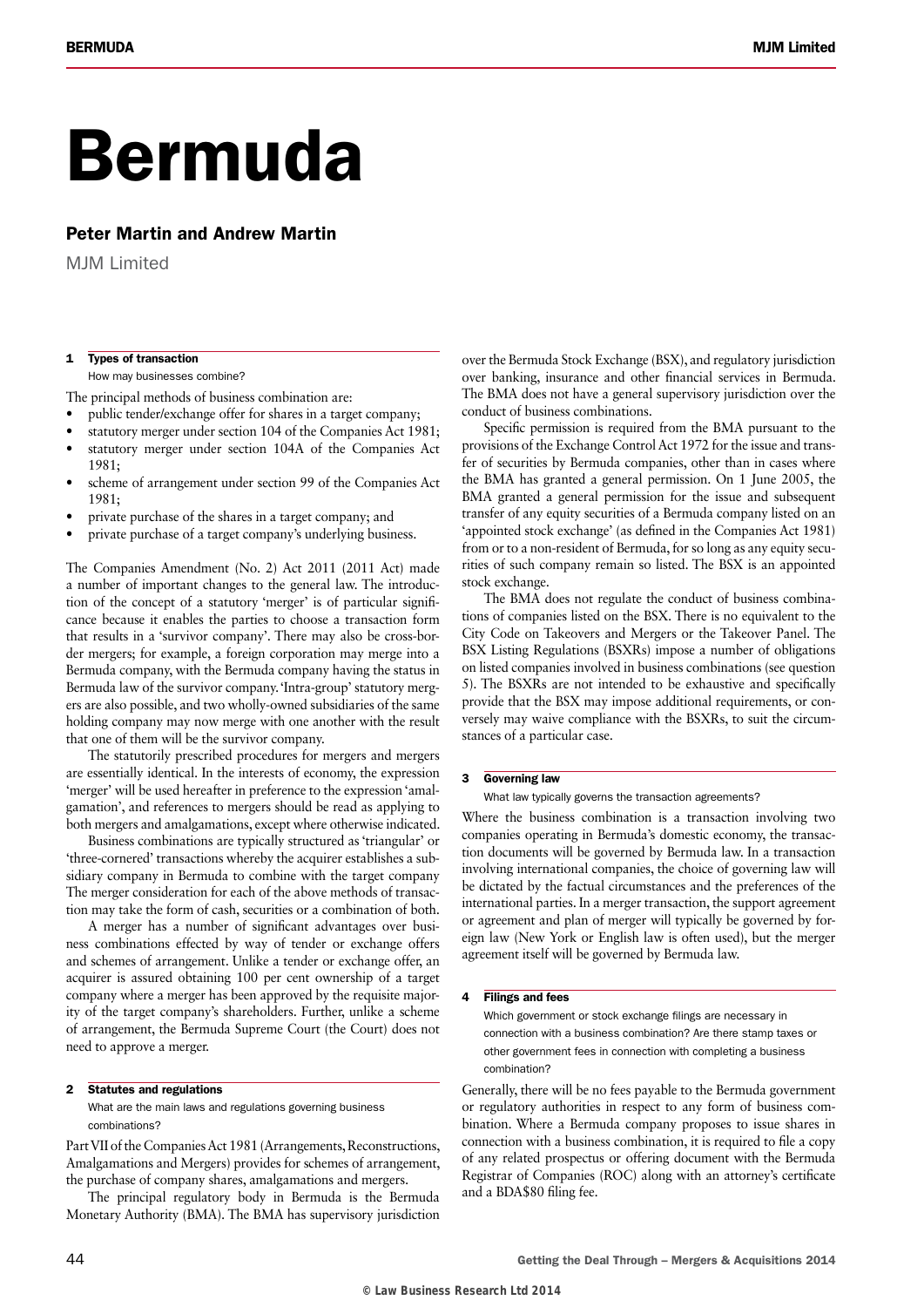An application fee of BDA\$269 is payable to the BMA and a BDA\$80 application fee along with an annual registration fee of at least BDA\$1,995 is payable to the ROC if it is necessary to incorporate a Bermuda company for the purposes of the business combination. The BMA will charge a fee of BDA\$580 to issue a certificate of compliance in respect to any company regulated by the BMA.

Where one of the transaction parties is listed on the BSX, they will be required to send copies of all proposed shareholder resolutions, documents relating to takeovers, mergers and similar offers, notices of shareholder meetings and proxy reports and announcements to the BSX at the same time they are issued to shareholders.

#### 5 Information to be disclosed

What information needs to be made public in a business combination? Does this depend on what type of structure is used?

A company listed on the BSX is required to keep the BSX and shareholders informed without delay of any information relating to the company and its group necessary to enable shareholders to appraise the financial position of the listed company and its group or to avoid the establishment of false market in its securities or that might reasonably be expected to have a material effect on market activity and the price of its securities.

Where shares of a listed company are proposed to be issued in connection with a business combination, an application must be made to the BSX to admit the new shares. If a prospectus is required, the BSXRs stipulate that it must contain such information as is necessary to enable an investor to make an informed assessment of the activities, assets and liabilities, financial position, management, prospects, profits and losses and the rights attaching to the securities in question. The prospectus will also be required to comply with the requirements of section 27 of the Companies Act 1981, and must include financial statements and an auditor's report.

Where the company is listed on an appointed stock exchange or is regulated by a competent regulatory authority outside Bermuda then the contents of the prospectus will be governed by the rules of the appointed stock exchange or competent regulatory authority and section 27 does not apply. Alternatively, where a Bermuda company is listed on an appointed stock exchange and the rules of the appointed stock exchange do not require the company to publish and file a prospectus in the particular circumstances of the transaction then the company is not required to publish and file a prospectus in Bermuda.

#### 6 Disclosure of substantial shareholdings

What are the disclosure requirements for owners of large shareholdings in a company? Are the requirements affected if the company is a party to a business combination?

A company listed on the BSX is required to disclose the names of all substantial shareholders of the company who own or control directly or indirectly 5 per cent or more of the shares of the company and their respective shareholdings. The company must also disclose the shareholding of the directors and officers of the company. The Companies Act 1981 does not require a company to maintain a register disclosing particulars of the holdings of directors and officers or their dealings in the securities of the company or details of any options issued to directors or officers of the company.

Generally, a company does not have any power to serve a notice on a person whom it knows or believes may be interested in shares of the company, requiring them to provide details of the nature of that interest. However, a number of listed companies have adopted bye-laws conferring a right on the company to request such information from its shareholders and a further power to disenfranchise the shares, which are subject of the inquiry in the event that the person fails to provide the requested information.

#### 7 Duties of directors and controlling shareholders What duties do the directors or managers of a company owe to the company's shareholders, creditors and other stakeholders in connection with a business combination? Do controlling shareholders

have similar duties? The Companies Act 1981 contains a partial codification of directors' duties. Every director and officer of a company is required to act honestly and in good faith with a view to the best interests of a company, and to exercise the care, diligence and skill that any reasonably prudent person would exercise in comparable circumstances. Generally, the duties of a director are owed to the company and the interests of the company are determined by reference to the interests of the shareholders (both present and future). No duty is owed to individual shareholders although directors may owe duties to individual shareholders in particular factual situations. A director is required to disclose his or her interests in any material contract or proposed material contract of the company or his or her material interests in any person that is a party to the material contract or proposed material contract with the company or any of its subsidiaries. However, it is common for the by-laws of a Bermuda company to provide that a director who has disclosed his or her interests in a proposed transaction may be counted in the quorum and participate in the board meeting and vote upon the proposed transaction. The BSXRs do not impose any requirement that a director who is interested in a transaction shall abstain from participating or voting. Where a company is insolvent or on the verge of insolvency, the directors owe duties to the company's creditors with respect to the company's assets. However, the duty to creditors is not a freestanding duty and may only be enforced by the company's liquidator.

The general rule is that shareholders are entitled to exercise the voting rights attached to their shares in their own self interest without regard to the interests of other shareholders. A majority shareholder is not a fiduciary and does not owe fiduciary duties to other shareholders. However, a majority shareholder may not use its position to oppress a minority.

#### 8 Approval and appraisal rights

What approval rights do shareholders have over business combinations? Do shareholders have appraisal or similar rights in business combinations?

The Companies Act 1981 confers wide powers of management upon the board of directors, and the board will normally have sufficient power to enter into a sale of the company's assets. However, the company's constitutional documents may provide that the approval of shareholders is required in particular circumstances. Shareholder approval may be advisable where the transaction will involve a sale of all or substantially all of the company's assets, if the by-laws do not confer express authority on the board. The BSXRs do not generally impose any requirement that acquisitions of another company or transactions with a party connected to a director or substantial shareholder of the company be approved by the shareholders.

The board of directors are not agents for the sale of the shares in a company, and where the transaction involves the transfer of the company's shares, the shareholders must generally consent to the sale. A transaction structured as a scheme of arrangement requires approval by a majority in number of creditors or shareholders (as the case may be) representing 75 per cent in value. Each class of creditors or shareholders (if applicable) must approve the scheme.

A statutory merger requires the approval of the shareholders of the merging companies, but it is often possible for one of the parties to avoid this requirement by utilising a wholly owned subsidiary as one of the merging companies. In a triangular merger, shareholder approval is given by the parent company of the wholly owned subsidiary.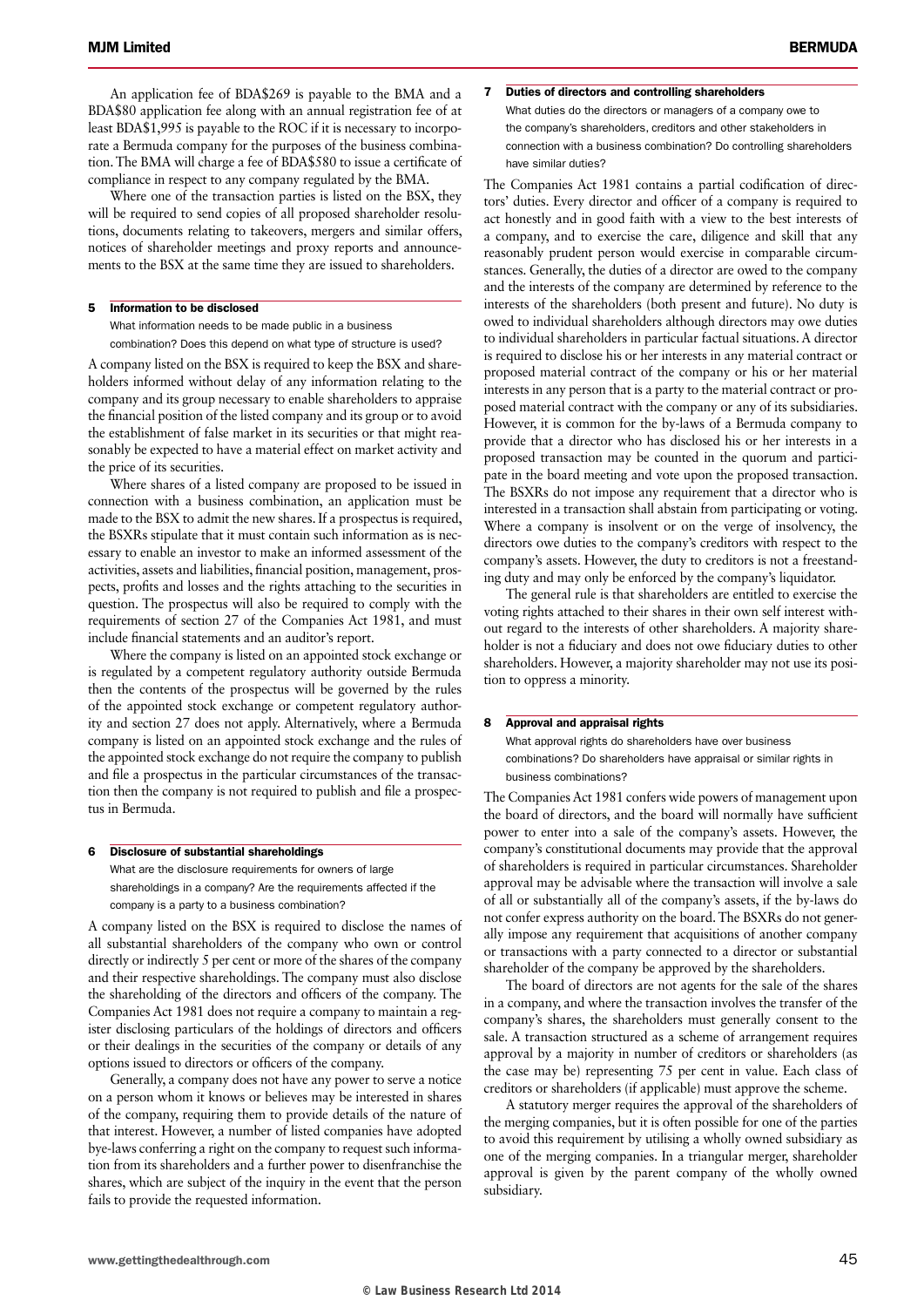The quorum for the shareholder meeting to approve the transaction and the necessary voting majority for a merger will be governed by the bye-laws of the merging company, which may make specific provision for mergers and reduce the quorum and super-majority that would otherwise be imposed by the Companies Act 1981 by default. In the absence of specific provision to the contrary in the by-laws, the Companies Act 1981 provides that approval by a 75 per cent majority vote of not less than two persons holding or representing by proxy more than one-third of the issued and outstanding shares of the company (including non-voting shares) is necessary to approve a merger. It is not necessary for separate class meetings to be held for different classes of shares, and all classes of shareholders may vote together, except where the merger agreement contains a provision that would constitute a variation of class rights. This compares favourably with a scheme of arrangement. Unlike tender/ exchange offers and schemes of arrangement, a dissenting shareholder in a statutory merger has a right to apply to the Court to appraise the fair value of his or her shares.

The Companies Act 1981 does not confer any right of the preemption on shareholders of the company, and no such right attaches to the shares of the company by implication as a matter of common law. It is very common for the by-laws of Bermuda companies to confer upon the directors an opened ended authority to issue shares, without the need to obtain shareholder approval. However, the BSXRs confer a right of pre-emption on shareholders.

The directors of a BSX-listed company are required to obtain the consent of shareholders in general meeting before issuing any shares or granting any options or similar rights. The consent of shareholders is also required prior to any major subsidiary of the listed company issuing shares or granting options or similar rights if the effect is to materially dilute the percentage equity interest of the listed company and its shareholders in the subsidiary. The above restrictions do not apply if the offering is made to the shareholders of the listed company prorated to their existing holdings or if the existing shareholders of the listed company have given a general mandate to the directors of the company to issue such shares or to grant such options. Where shareholders have given such a general mandate to the directors to allot more than 20 per cent of the issued share capital of the company, then the mandate only continues in force until the conclusion of the next annual general meeting of the company.

Where the company is listed on the BSX as a domestic issuer and the allotment of shares will effectively alter management control of the company, the directors of the company are required to obtain shareholder consent in general meeting prior to issuing any voting shares

In 2010, the BSX waived the requirement of prior shareholder approval to a change in management control in order to facilitate the issuance of new shares by the Bank of N.T. Butterfield & Son Limited (which urgently required a substantial amount of new capital) representing approximately 82.5 per cent of the pro-forma ownership of the bank.

#### 9 Hostile transactions

What are the special considerations for unsolicited transactions?

Traditionally, schemes of arrangement had been deemed unsuitable for a hostile process because the bidder lacks the target board's recommendation. Hostile takeovers are rare in Bermuda practice, but not unknown. Typically, the hostile bids have been in the form of a tender or exchange offer. The conventional wisdom was challenged in the bid by Validus Holdings Ltd (Validus) to acquire IPC Holdings Ltd (IPC). Validus offered to acquire IPC through a variety of transaction structures including a hostile scheme of arrangement. Although the Court declined in the light of the particular facts to convene a shareholder meeting to consider the scheme, this transaction illustrates that a scheme may be an option for a hostile bidder.

Validus eventually acquired IPC by way of a recommended triangular merger.

It is not unusual for the by-laws of a Bermuda company to contain anti-takeover protections and other provisions favourable to incumbent management. These include: shareholders' rights plans, staggered boards, board power to issue 'blank cheque' preference shares, super-majority provisions for the approval of business combinations and advance notice of shareholder resolutions. In this regard, it should be noted the shareholders are not themselves competent to amend the by-laws, even if an overwhelming majority of shareholders are in favour of the change. The recent decision of Ground CJ in *DE Shaw Oculus Portfolios LLC et al v Orient-Express Hotels Limited et al* [2010] BDA LR 32 confirmed that a subsidiary may own shares in its parent company and may vote on the election of directors to the board of the parent company.

#### 10 Break-up fees – frustration of additional bidders

Which types of break-up and reverse break-up fees are allowed? What are the limitations on a company's ability to protect deals from third-party bidders?

The BSXRs do not contain any general rules prohibiting 'frustrating action'. Subject to the overriding requirements that the board of directors must comply with its duties to the company, the directors of a company may agree to break fees and other deal protections.

A break fee is permissible if it is intended to induce a proposal that is perceived to be in the best interests of the company or its shareholders, or both, and that the board, as a matter of business judgment, consider might otherwise not be made (either at all, or in sufficiently robust terms).

There is no general requirement that a break fee be approved by shareholders, and neither the Companies Act 1981 nor the BSX imposes any regulatory limit on the quantum of break fees.

In considering the quantum of a break fee, the board should consider the effect on the shareholders and on the universe of other potential counterparties. It is important that the break fee not be seen as coercive on the shareholders. In other words, the break fee should not be so high as to make it almost impossible for the shareholders to vote against the deal for fear of the diminution of value represented by its payment. The break fee should also not be so high as to preclude the emergence of other potential counterparties.

The 2011 Act abolished the rule against financial assistance that Bermuda had enacted in 1981 based on provisions contained in the English Companies Act 1948, as amended.

#### 11 Government influence

Other than through relevant competition regulations, or in specific industries in which business combinations are regulated, may government agencies influence or restrict the completion of business combinations, including for reasons of national security?

Almost all regulatory power is vested in the BMA, and the Bermuda government does not have any general power to intervene in business combinations, except in relation to the domestic economy. Generally, a company may only carry on business within Bermuda if it is majority owned (at least 60 per cent) and controlled by Bermudians. Where a company is not controlled by Bermudians, the minister of finance may permit the company to carry on business subject to the terms of a licence under the Companies Act 1981. The overriding criterion for licensing is the 'public interest'. The minister is required to take into account a number of factors, including the economic situation in Bermuda, the due protection of persons already engaged in business in Bermuda and the desirability of retaining in the control of Bermudians the economic resources of Bermuda. A licence granted by the minister of finance will typically include a condition that the prior consent of the minister is required for a change in control of the licensed company. There are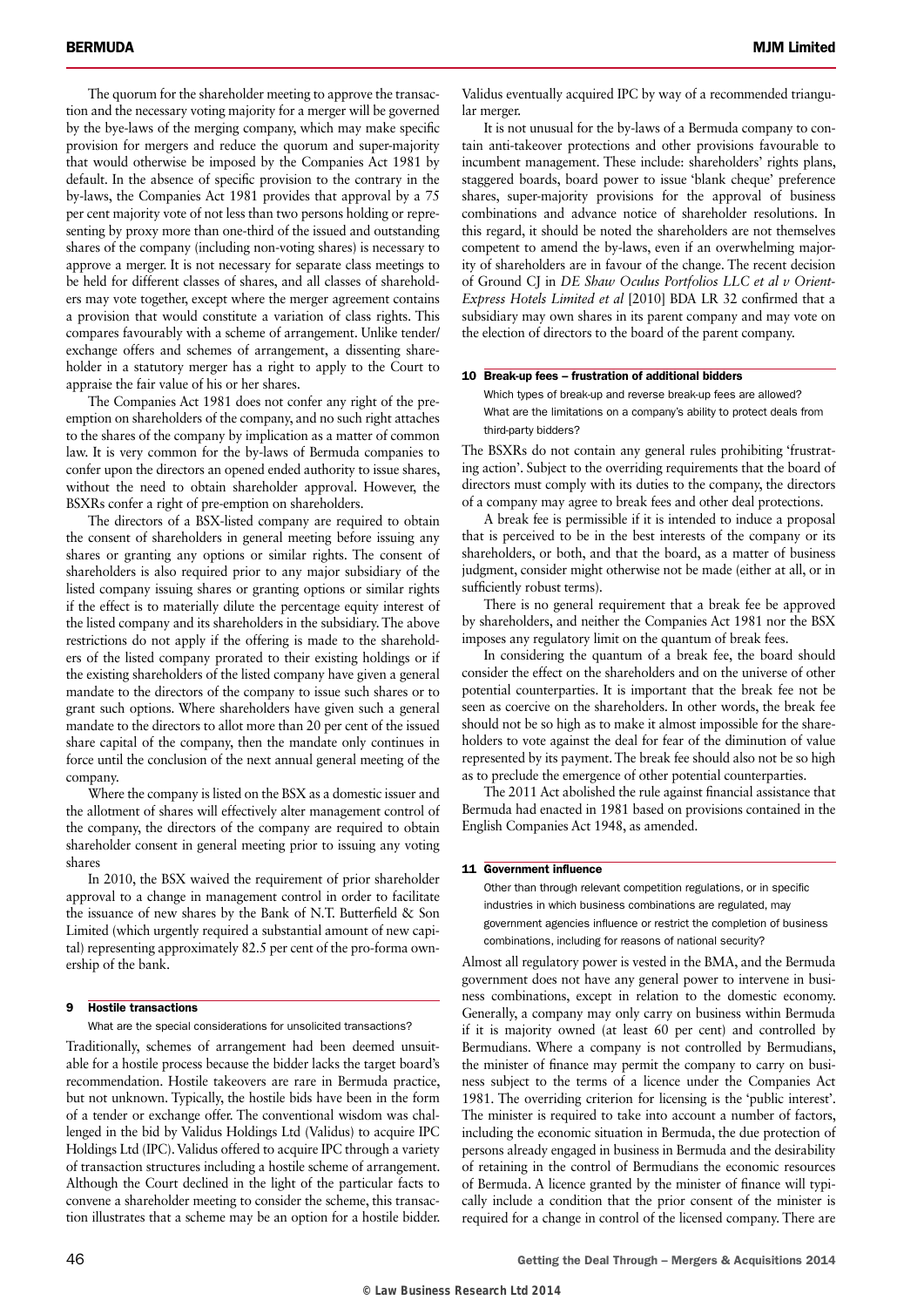also special licensing regimes for a number of key industries, including hotels and telecommunications.

#### 12 Conditional offers

What conditions to a tender offer, exchange offer or other form of business combination are allowed? In a cash acquisition, may the financing be conditional?

There is no specific requirement that a tender/exchange offer must be made for a specific percentage of a target company's shares. It is common, however, for an offer to have an acceptance threshold set at 90 per cent of the shares which are subject to the offer in order for the offeror to be able to rely on the applicable squeeze-out procedures, which are contained in the Companies Act 1981. See question 14.

Financing arrangements may be subject to conditions, however, and it is common for a target company to require firm financing as a condition precedent to entering into a support agreement in respect of a friendly tender/exchange offer. It is also common for offerors to include numerous other conditions in the terms of a tender/exchange offer as such an offer could generally be subject to any condition.

In respect of a merger, the merger agreement will contain a condition that the merger is approved by the requisite percentage of the shareholders of each merger in accordance with the terms of the Companies Act 1981.

#### 13 Financing

If a buyer needs to obtain financing for a transaction, how is this dealt with in the transaction documents? What are the typical obligations of the seller to assist in the buyer's financing?

There are no specific requirements regarding the financing of a business combination.

Although the BSXRs do not directly regulate the conduct of business combinations, if the offeror is a Bermuda company listed on the BSX, the offeror's financial disclosure should include details of how the offer is being financed, and disclose the extent to which (if at all) the assets of the target company will be used to repay the financing. The BSX may also require that the offeror's prospectus or circular include a statement confirming the offeror's ability to perform its financial obligations if there is full acceptance of the offer.

#### 14 Minority squeeze-out

May minority stockholders be squeezed out? If so, what steps must be taken and what is the time frame for the process?

Where a merger has been approved by the requisite majority of shareholders, such approval is binding on all shareholders (other than shareholders who have commenced an appraisal action). Section 106 of the Companies Act 1981 contemplates that a merger approved by a 75 per cent majority of a quorate meeting is sufficient to bind shareholders to a merger agreement. As noted in question 8, the Companies Act 1981 permits the shareholders to provide for a smaller quorum and lower voting majority in the company by-laws.

In the case of tender/exchange offers, where the offeror has acquired not less than 90 per cent of the shares to which the offer relates, the offeror may purchase the remaining shares on the same terms and conditions on giving notice to the remaining shareholders. A remaining shareholder has a corresponding right to require the offeror to acquire the shares within three months.

In addition, where one or more holders (the purchasers) hold 95 per cent or more of the shares of a company, they may give notice to the remaining shareholders requiring them to sell their shares on the terms described in the notice. Within one month of receiving the notice, any remaining shareholder may apply to the Court for an appraisal of its shares. Within one month of the Court's appraisal, the purchasers are entitled to either acquire all shares involved at the

price fixed by the Court or cancel the notice given to the remaining shareholders. Where shares had been acquired under the notice at a price less than the Court's appraisal, the purchasers must either pay the difference in price or cancel the notice and return to each shareholder concerned the shares acquired and each shareholder must repay the purchaser the purchase price.

#### 15 Cross-border transactions

How are cross-border transactions structured? Do specific laws and regulations apply to cross-border transactions?

There are no laws or regulations governing cross-border transactions. Generally, as noted above, the Bermudian ownership and control rules will apply where a target company carries on business within Bermuda's domestic economy. Where the target is a Bermudalisted company, a foreign offeror may incorporate a Bermuda merger subsidiary, which will then merge with the Bermuda target company, with the result that the Bermuda target becomes the wholly owned subsidiary of the offeror. It is also possible for a Bermuda company to 'discontinue' from Bermuda to the same jurisdiction as the offeror corporation, and then enter a merger structure under applicable foreign law.

#### 16 Waiting or notification periods

Other than as set forth in the competition laws, what are the relevant waiting or notification periods for completing business combinations?

The BMA in its capacity as a securities regulator does not have any general powers of intervention in business combinations. The Insurance Amendment (No. 3) Act 2010, however, has introduced requirements that an insurer shall not give effect to a 'material change' unless the BMA has indicated that it has no objection. The definition 'material change' is defined to include the acquisition or transfer of an insurance business as part of a scheme under section 25 of the Insurance Act 1978 or section 99 of the Companies Act 1981 and the merger with or acquisition of another business.

Furthermore, the Insurance Act 1978 contains certain change of control provisions that must be taken into account where a business combination involves an insurance company. Subject to the below, a prospective shareholder that is about to become a 10, 20, 33 or 50 per cent 'shareholder controller' of an insurer must first provide the BMA notice in writing of his or her intention to become such a controller. The BMA then has a 45-day period in which to either provide a written notice of no objection or a written notice of objection to the proposed shareholder controller. In the absence of any such written notices, the prospective shareholder is deemed to have been approved as a shareholder controller of the insurer following the 45-day period. This does not apply to any prospective shareholder of an insurer whose shares or the shares of its parent company (if any) are traded on any stock exchange recognised by the BMA. Where the prospective shareholder's shares or the shares of its parent company (if any) are traded on a stock exchange recognised by the BMA, then such prospective shareholder must, within 45 days of his or her becoming a shareholder controller, notify the BMA that he or she has become a 10, 20, 33 or 50 per cent shareholder controller of the insurer.

The Insurance Amendment (No. 3) Act 2010 recently made notification to the BMA of changes in controllers less onerous for certain insurers. Instead of having to notify the BMA each time a change in controller occurs as per the above, insurers registered as Class 1, Class 2, Class A, Class B and Special Purpose Insurers under the Insurance Act 1978 must only file a list of every person who has become or ceased to be a shareholder controller of such insurer on an annual basis, at the same time they file their annual financial statements with the BMA.

Similar change-of-control provisions also exist for certain other licensed entities including banks under the Banks and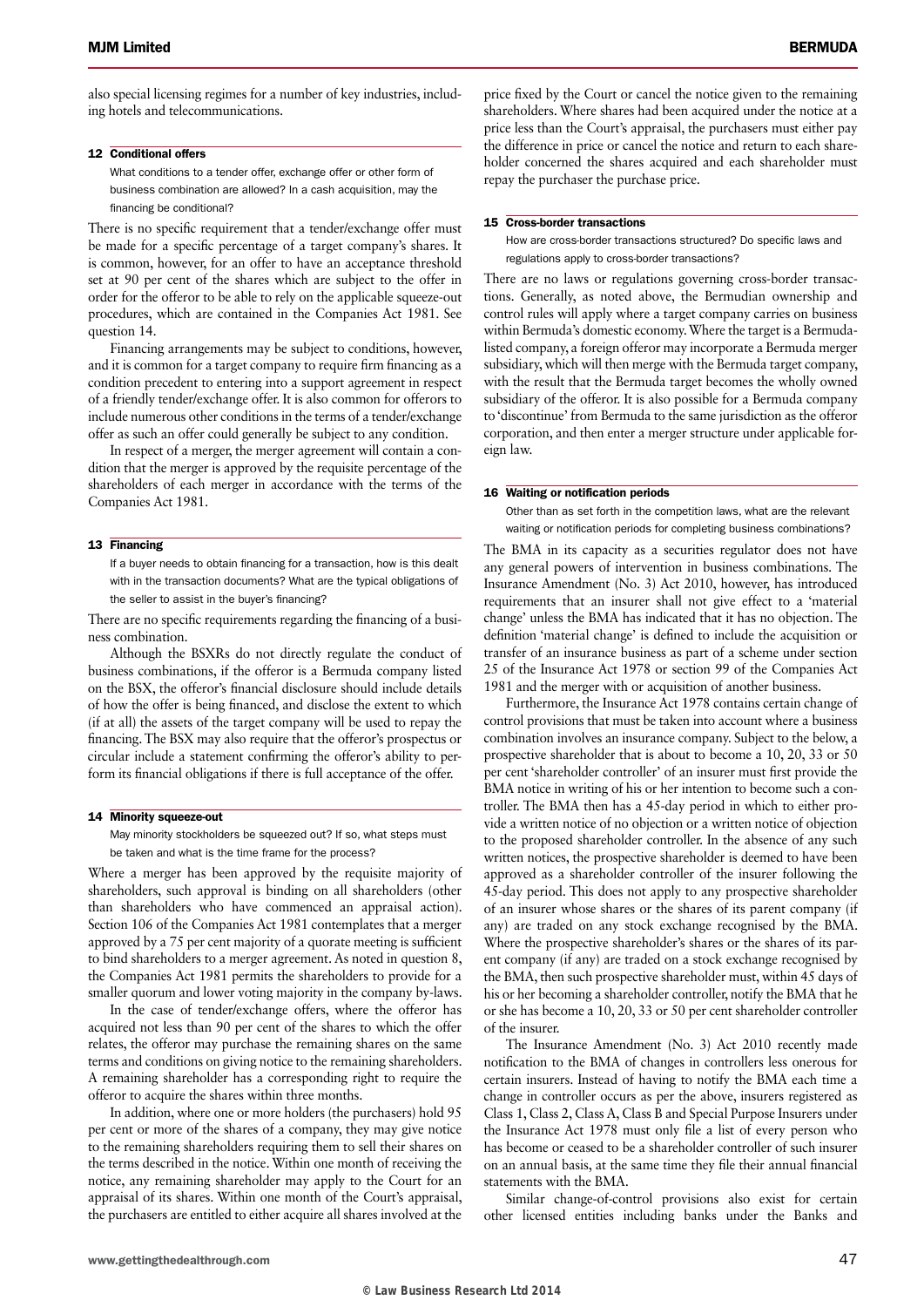Deposit Companies Act 1999 and investment businesses under the Investment Business Act 2003.

#### 17 Sector-specific rules

Are companies in specific industries subject to additional regulations and statutes?

See question 16.

#### 18 Tax issues

What are the basic tax issues involved in business combinations?

Bermuda does not have any income or capital taxes, and a business combination will not trigger any liability for capital gains or otherwise result in any liability to tax in Bermuda. No stamp duty is payable on the transfer of any securities listed on the BSX. However, where the transaction involves the sale and purchase of a company's business or assets ad valorem stamp duty will be payable on the transfer of Bermuda land and certain other Bermuda property.

#### 19 Labour and employee benefits

What is the basic regulatory framework governing labour and employee benefits in a business combination?

The regime established by the Employment Act 2000 does not regulate business combinations. As a matter of contract, senior company executives may be entitled to resign or be paid an agreed sum on a change of control, but generally a business combination will not affect the terms of an individual's contract of employment with a target company. The contracts of employment are not automatically transferred to the purchasers of the company or its 'business undertaking', except where the transaction is effected by merger, as the survivor company will continue to be liable for the target company's obligations, including its liabilities to employees. It is common for the terms of a share option scheme to provide that options become exercisable upon a 'change of control', which the scheme documentation may define as including a sale of the company's assets or business. Where the transaction is structured as a merger or a scheme, the holders of stock options in the target company may be granted options for shares in the merged or restructured company.

#### 20 Restructuring, bankruptcy or receivership

What are the special considerations for business combinations involving a target company that is in bankruptcy or receivership or engaged in a similar restructuring?

In a members' voluntary winding-up under section 205 of the Companies Act 1981, the subsequent sale of all the part of the business of a company by the liquidator in exchange for securities of another company must be approved by the simple majority of the shareholders present and voting (either in person or by proxy) at the relevant meeting.

Section 99 of the Companies Act 1981 is a direct copy of the English equivalent provisions, which permit a company to enter into an arrangement with its members or its creditors to vary or discharge existing obligations or create new rights or obligations, provided that the statutory majority in number and three-quarters in value approve the arrangement and the Court provides its sanction. The key components to a successful scheme require careful definition of the classes of members or creditors who are entitled to vote and the approval by the necessary majority. Members or creditors with significantly different interests such that they cannot reasonably confer and consult together need to be divided into different classes and each class needs to pass the scheme independently. In the case of a group of companies, it is not possible to have a composite scheme for all companies within the group, but a separate scheme must be proposed and passed by each relevant entity.

#### Update and trends

M&A activity continues to be affected by the credit crisis. The ability of Bermudan companies to raise capital has also been affected. Bermuda has relaxed its local ownership and control rule (known colloquially as the '60:40 rule') for companies carrying on business in certain prescribed industries, including banking, insurance, telecommunications, energy and hotels. The relaxation of the 60:40 rule coincided with the establishment of an umbrella regulatory authority with responsibility for supervising and regulating multiple industry sectors, including telecommunications. Historically, the telecommunications and public broadcasting sectors were regulated by four bodies, and it is anticipated that the introduction of a single regulatory body for telecommunications will facilitate the convergence of telecommunications, media and information services in the local market, and that this will likely lead to consolidation through mergers and acquisitions.

In the case of a solvent company very few problems arise with respect to achieving a successful approval because the Court will have automatic jurisdiction over all the members and a properly sanctioned scheme will be binding on all members including those who do not vote in favour of the scheme or anyone who does not vote.

The by-laws of the company may require review to ensure that the proposed scheme or any of its terms is not subject to a supermajority provision in the bye-laws.

Solvent schemes of arrangement are also used for portfolio transfers in solvent insurance companies. In the case of long-term insurance the consent of the Court and the regulator are required. In an insolvent restructuring, the creditors who vote in favour of the scheme and those who are subject to the jurisdiction of the Court will be bound provided the necessary majorities have been achieved and the Court grants its sanction. The scheme, however, does not bind foreign creditors who have not voted in favour of the scheme. Therefore if there is a category of creditors who do not vote in the scheme and who are not subject to the jurisdiction, those creditors will not be bound. In addition, any property that is the subject of the scheme, which is located in a foreign jurisdiction will be not affected by the operation of the scheme. It is therefore necessary to pass a separate scheme of arrangement in the jurisdiction(s) where those foreign creditors reside or where the property that is the subject of the scheme is located in order to give independent effect to the terms of the scheme. This is often possible in jurisdictions that have adopted a similar regime based on the English Companies Act model, or in the United States under the provisions of the Federal Bankruptcy Code. However, greater difficulty arises in European countries or civil law countries that may not have a similar mechanism.

Although Bermuda will recognise judgments of English courts and a number of Commonwealth jurisdictions, this recognition extends only to money judgments and does not extend to foreign schemes of arrangement. This position differs from the position in the UK, which allows recognition and enforcement of a scheme as a judgment or order (see *Re Cavell Insurance Company*).

#### 21 Anti-corruption and sanctions

What are the anti-corruption, anti-bribery and economic sanctions considerations in connection with business combinations?

Bermuda entities engaged in cross-border business combinations must keep in mind international sanctions that may have been imposed on the country in which their counterparty is incorporated, and the potential application of anti-bribery legislation.

Bermuda is an Overseas Territory of the UK. The UK has the power to extend legislation to Bermuda by order of council. Bermuda has also enacted the International Sanctions Act 2003, which empowers the attorney general of Bermuda to make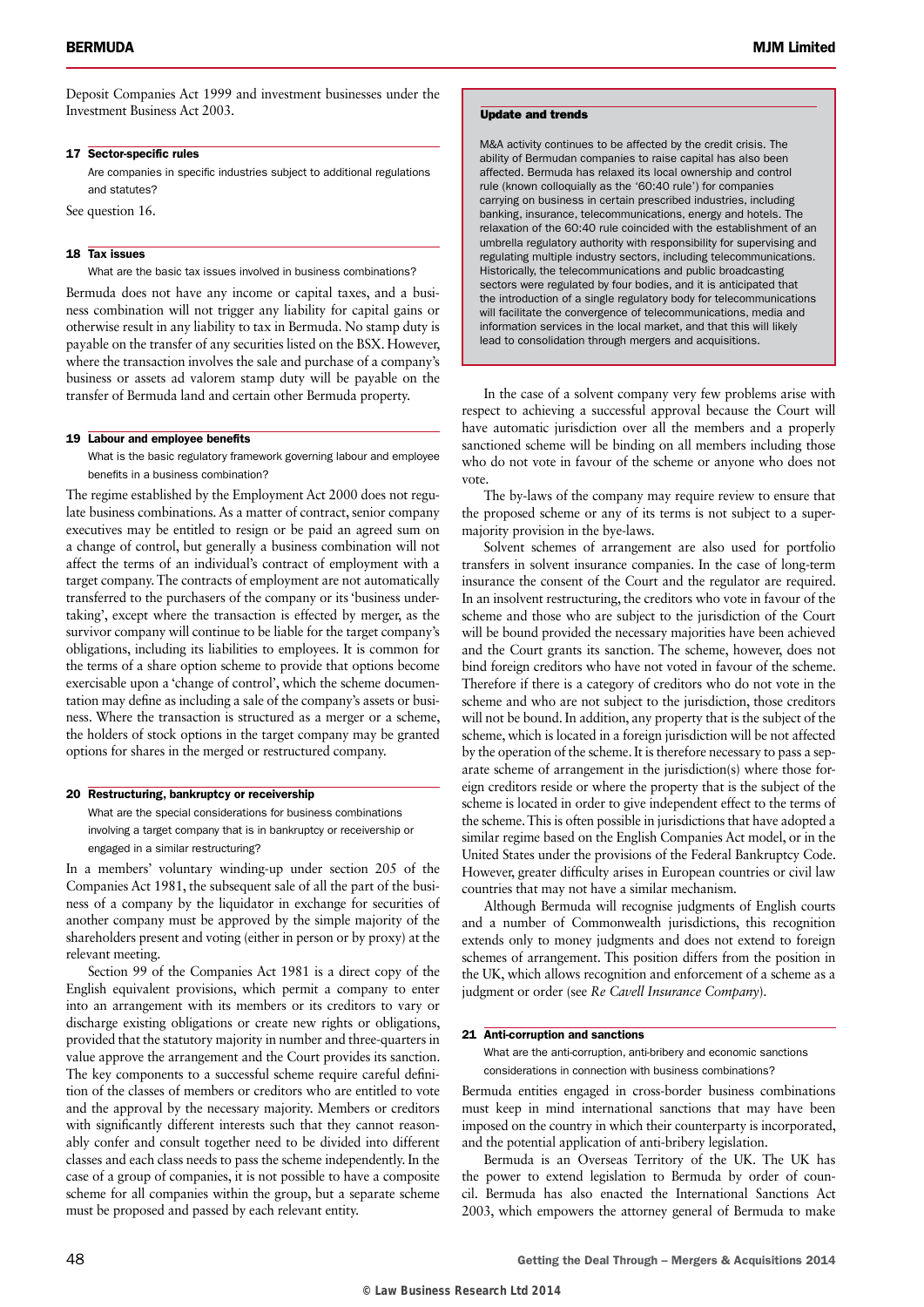regulations enabling legal effect to be given to any international obligation of the UK relating to economic or other sanctions, whether or not it has been extended to Bermuda by order in council. The International Sanctions Regulations 2013 provide for sanctions relating to approximately 20 countries, and al-Qaeda.

The orders covered by the umbrella of the 2013 Regulations are not identical but they typically provide that it is an offence for a person to deal with funds or economic resources owned, held or controlled by or on behalf of a designated person or to make funds or economic resources available to such a person.

Anti-terrorism measures are also potentially relevant. In 2011, the UK extended Part 1 of the Terrorist Asset-Freezing, etc, Act 2010 to Bermuda by order in council.

In addition, Bermuda's anti-corruption and anti-bribery laws may need to be considered. The Criminal Code 1907 contains offences relating to official corruption by government employees and the holders of public office in Bermuda. It is an offence for any person to bribe or attempt to bribe a government employee or public official in Bermuda, but not elsewhere. However, this gap is now covered by UK legislation. It is anticipated that the UK will in the near future extend the application to Bermuda of the OECD Convention on Combating Bribery of Foreign Public Officials in International Business Transactions, which will then be followed by the enactment of further Bermuda legislation to give effect to the Convention in local law.

The UK Bribery Act 2010 provides that the offences created by that Act shall have extra-territorial effect, and may be committed anywhere by a person who has a 'close connection with the UK'(within the meaning of the 2010 Act). The UK Bribery Act 2010 enumerates a number of categories of persons who are to be treated as having a close connection with the UK, including British citizens and British Overseas Territories citizens. Consequently, the UK Bribery Act 2010 has implications for the directors and senior officers of Bermuda companies if they are persons who have a close connection with the UK. Unlike the United States' FCPA regime, the UK Bribery Act does not exempt facilitation payments and does not contain a defence for reasonable and bona fide hospitality provided to government officials.



BARRISTERS **& ATTORNEYS** 

Hamilton HM 11 vww.mjm.bm Bermuda

#### Peter Martin **pmarting that the example of the example of the pmarting minutes** Andrew Martin **Andrew Martin amarting** metal amarting metal amarting metal amarting

Thistle House Tel: +1 441 292 1345 4 Burnaby Street Fax: +1 441 292 9151